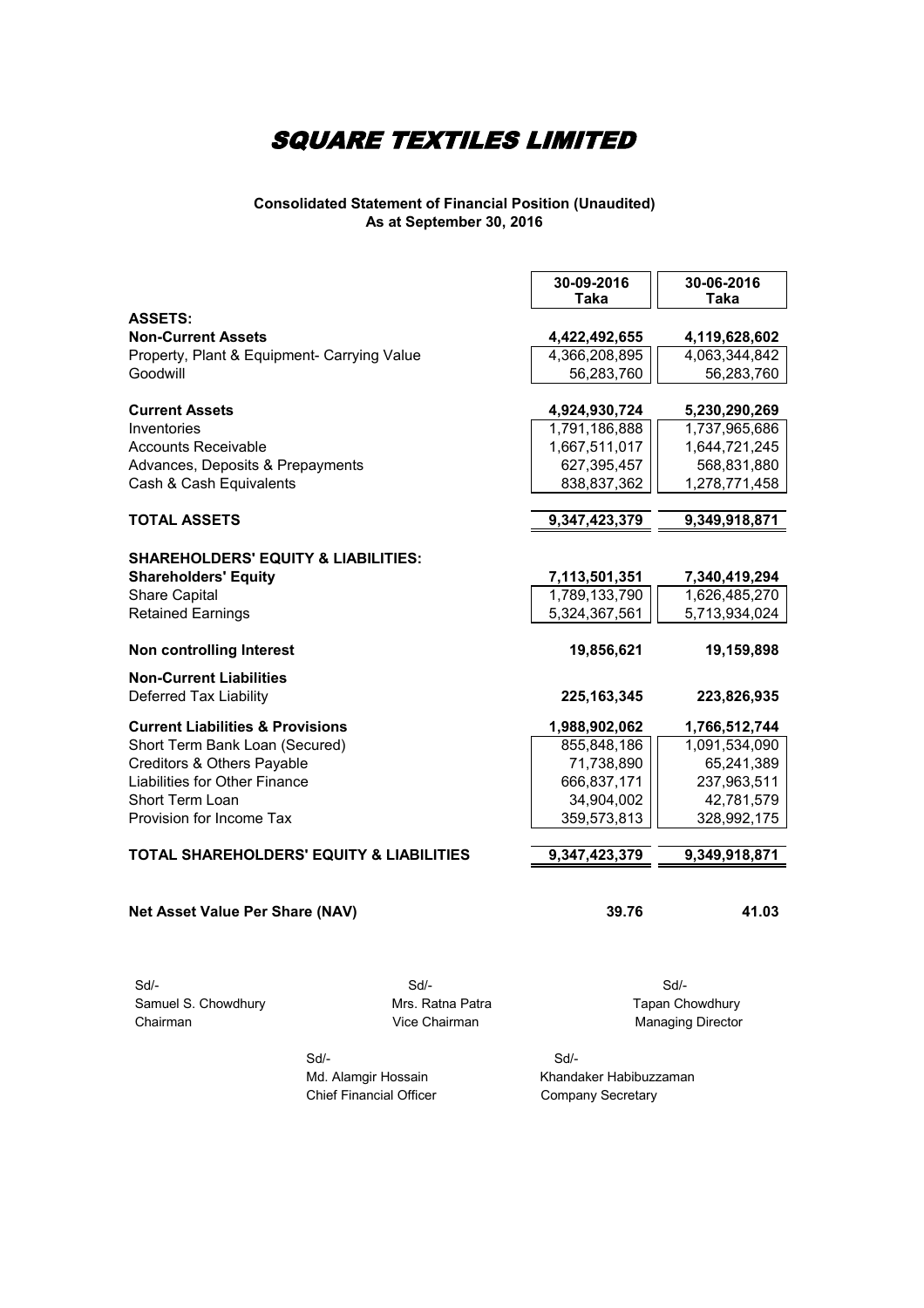#### **Consolidated Statement of Comprehensive Income (Unaudited) For the 1st Quarter Ended September 30, 2016**

|                                        | <b>First Quarter Ended</b> |                                  |  |
|----------------------------------------|----------------------------|----------------------------------|--|
| <b>Particulars</b>                     | July to September<br>2016  | <b>July to September</b><br>2015 |  |
|                                        |                            |                                  |  |
| Sales Revenue                          | 1,840,504,149              | 1,929,867,735                    |  |
| Cost of Goods Sold                     | 1,558,043,957              | 1,614,154,285                    |  |
| <b>Gross Profit</b>                    | 282,460,192                | 315,713,450                      |  |
| <b>Operating Expenses</b>              | 55,556,244                 | 57,319,332                       |  |
| <b>Finance Cost</b>                    | 4,017,896                  | 3,157,306                        |  |
| <b>Profit from Operations</b>          | 222,886,052                | 255,236,812                      |  |
| Other Income                           | 48,009                     | 56,281                           |  |
| Profit Before W.P.P.F & W.F            | 222,934,061                | 255,293,093                      |  |
| Allocation for W.P.P.F & W.F           | 10,615,908                 | 12,156,814                       |  |
| <b>Profit Before Tax</b>               | 212,318,153                | 243, 136, 279                    |  |
| Provision for Tax (Current)            | 30,581,638                 | 35,093,818                       |  |
| Provision for Tax (Deferred)           | 1,336,410                  | 1,811,140                        |  |
| <b>Profit After Tax for The Period</b> | 180,400,105                | 206,231,321                      |  |
| <b>Non-Controlling Interest</b>        | 696,723                    | 898,693                          |  |
| <b>Net Income for the Period</b>       | 179,703,382                | 205,332,628                      |  |

(Transferred to the Statement of Changes in Equity)

| <b>Earnings Per Share (EPS)</b> |                  | 1.00 | 1.15             |
|---------------------------------|------------------|------|------------------|
|                                 |                  |      |                  |
| $\sim$ $\cdot$                  | $\sim\cdot\cdot$ |      | $\sim\cdot\cdot$ |

 Sd/- Sd/- Sd/- Samuel S. Chowdhury **Mrs. Ratna Patra Chowdhury Mrs. Ratna Patra** Tapan Chowdhury Chairman Chairman Vice Chairman Managing Director

 Sd/- Sd/- Chief Financial Officer Company Secretary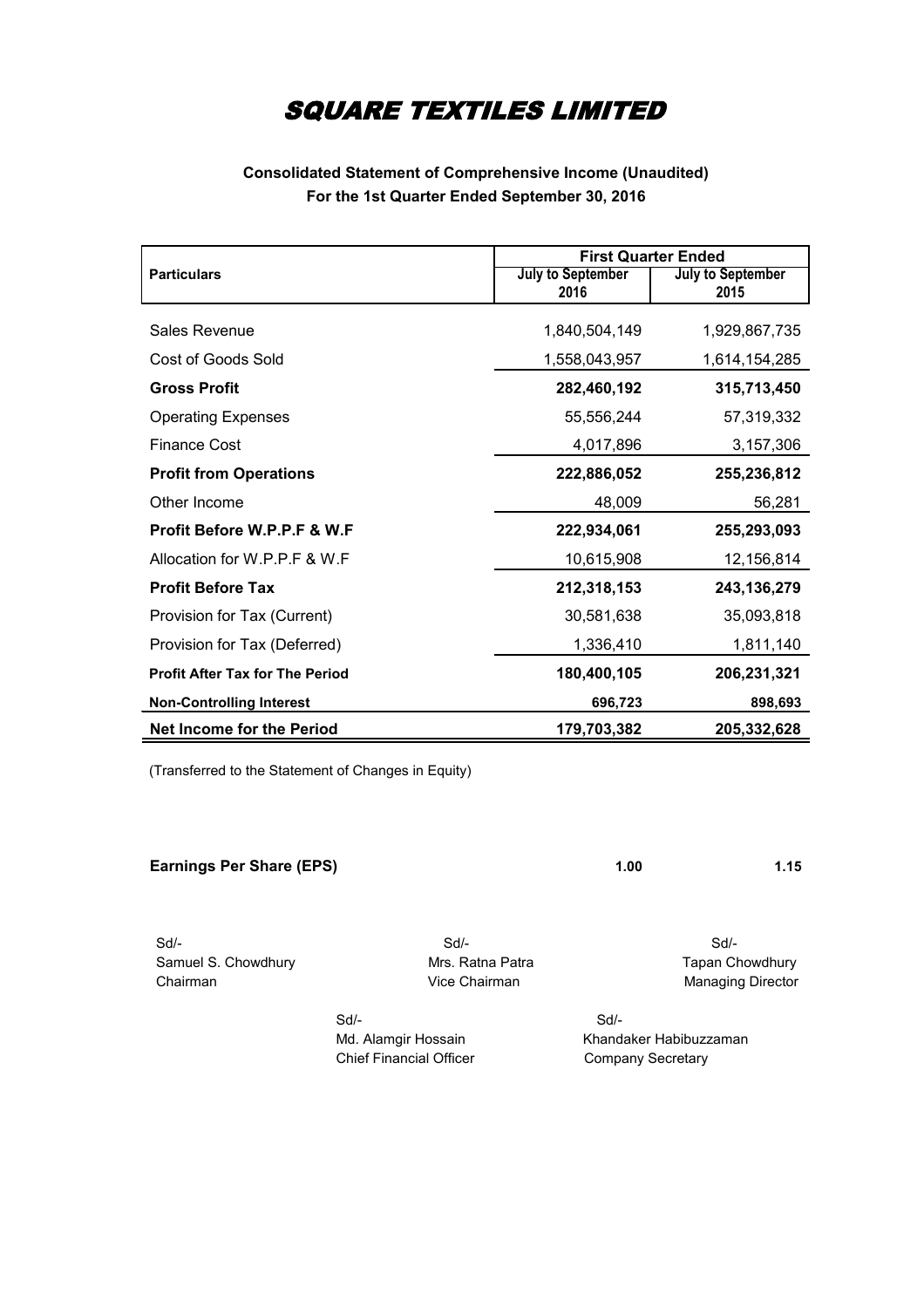#### **Consolidated Statement of Changes in Equity (Unaudited) For the 1st Quarter Ended September 30, 2016**

| <b>Particulars</b>                                  | <b>Share Capital</b> | <b>Retained</b><br><b>Earnings</b> | Total         |
|-----------------------------------------------------|----------------------|------------------------------------|---------------|
| Balance as at June 30, 2016                         | 1,626,485,270        | 5,713,934,024                      | 7,340,419,294 |
| Net Profit for 1st Quarter Ended September 30, 2016 |                      | 179,703,382                        | 179,703,382   |
| Cash Dividend for 2015                              |                      | 406,621,325                        | 406,621,325   |
| Stock Dividend for 2015                             | 162,648,520 -        | 162,648,520                        |               |
| Balance as at September 30, 2016                    | 1,789,133,790        | 5,324,367,561                      | 7,113,501,351 |

#### **Consolidated Statement of Changes in Equity (Unaudited) For the 1st Quarter Ended September 30, 2015**

| <b>Particulars</b>                                  | <b>Share Capital</b> | <b>Retained</b><br><b>Earnings</b> | Total         |
|-----------------------------------------------------|----------------------|------------------------------------|---------------|
| Balance as at June 30, 2015                         | 1,626,485,270        | 4,973,241,525                      | 6,599,726,795 |
| Net Profit for 1st Quarter Ended September 30, 2015 |                      | 205,332,628                        | 205,332,628   |
| Cash Dividend                                       |                      |                                    |               |
| <b>Stock Dividend</b>                               |                      |                                    |               |
| Balance as at September 30, 2015                    | 1,626,485,270        | 5,178,574,153                      | 6,805,059,423 |

 Sd/- Sd/- Sd/- Samuel S. Chowdhury **Mrs. Ratna Patra Chowdhury Chairman** Tapan Chowdhury<br>Chairman Managing Director

Managing Director

Sd/- Sd/-

Md. Alamgir Hossain Khandaker Habibuzzaman Chief Financial Officer Company Secretary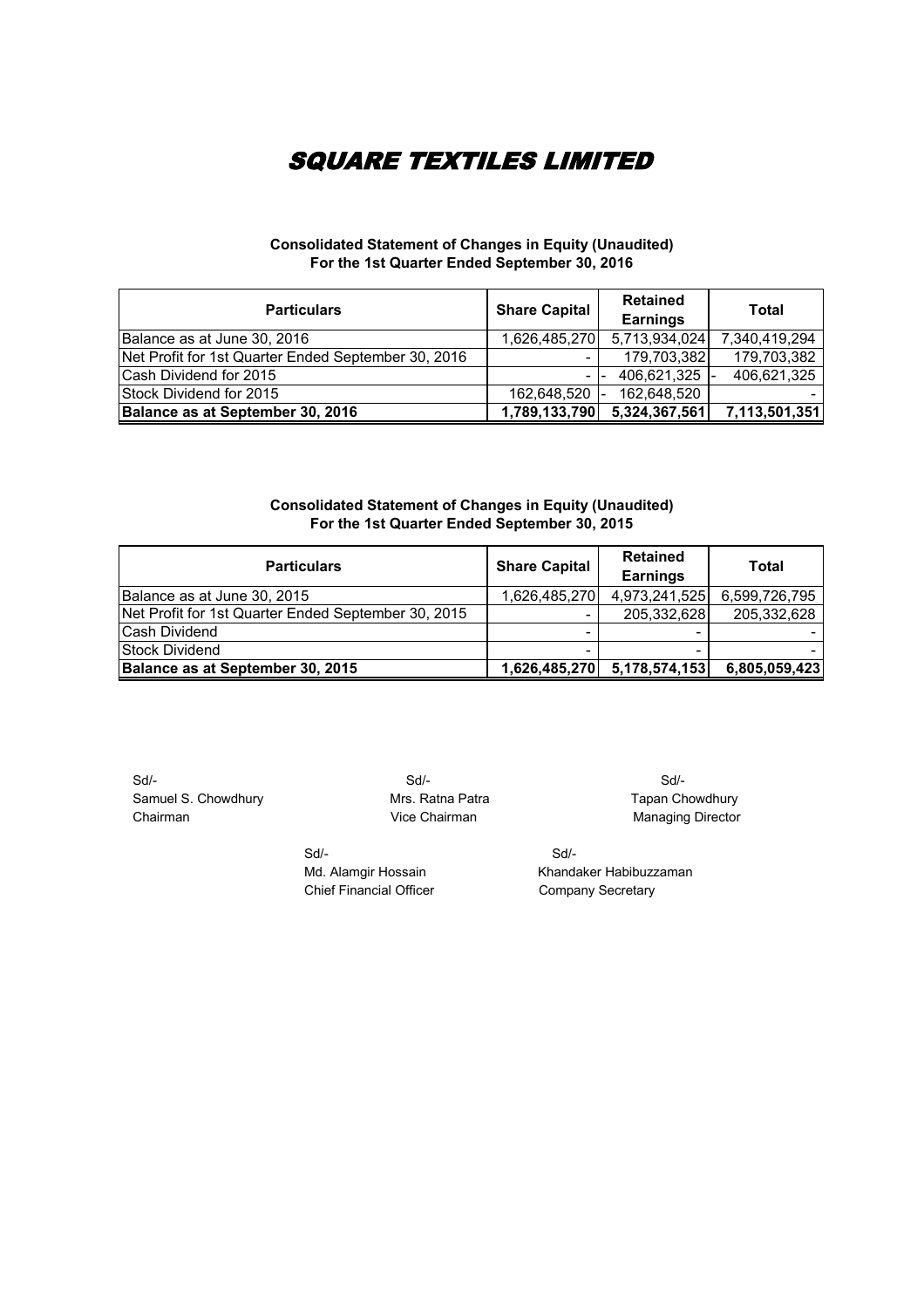#### **Statement of Consolidated Cash flows (Unaudited) For the 1st Quarter Ended September 30, 2016**

|                                                 | <b>Particulars</b>                                     | <b>1st Quarter Ended</b> |                          |
|-------------------------------------------------|--------------------------------------------------------|--------------------------|--------------------------|
|                                                 |                                                        | July-Sept' 2016          | July-Sept' 2015          |
| <b>Cash Flows from Operating Activities:</b>    |                                                        |                          |                          |
| Receipts from Sales Revenue                     |                                                        | 1,817,714,377            | 2,162,694,941            |
| Receipts from Other Income                      |                                                        | 48,009                   | 56,281                   |
| <b>Total Receipts</b>                           |                                                        | 1,817,762,386            | 2, 162, 751, 222         |
| Payments to Suppliers                           |                                                        | (1, 113, 212, 737)       | (1,231,453,267)          |
| Paid for Operating & Non-operating Expenses     |                                                        | (475, 715, 981)          | (439, 053, 462)          |
| <b>Interest Expenses Paid</b>                   |                                                        | (9, 566, 722)            | (2,742,582)              |
| Income Tax Paid                                 |                                                        | (31, 242, 883)           | (38, 364, 034)           |
|                                                 | Paid for Workers Profit Participation & Welfare Fund   | (4, 236, 078)            | (9,530,151)              |
| <b>Total Payments</b>                           |                                                        | (1,633,974,401)          | (1,721,143,496)          |
|                                                 | Net Cash Generated (Used in) from Operating Activities | 183,787,985              | 441,607,726              |
| <b>Cash Flows from Investing Activities:</b>    |                                                        |                          |                          |
| Sales (Purchase) of Property, Plant & Equipment |                                                        | (379, 459, 271)          | (99, 401, 858)           |
|                                                 | Net Cash Generated (Used in) from Investing Activities | (379, 459, 271)          | (99, 401, 858)           |
| <b>Cash Flows from Financing Activities:</b>    |                                                        |                          |                          |
| Short Term Bank Loan Received/ (Repaid)         |                                                        | (235, 685, 904)          | 295,891,459              |
| Short Term Loan from/ (To) Sister Company       |                                                        | (8,576,906)              | (347, 218, 571)          |
| Payment of Dividend                             |                                                        |                          | (295,724,596)            |
|                                                 | Net Cash Generated (Used in) from Financing Activities | (244, 262, 810)          | (347, 051, 708)          |
|                                                 | Increase/ (Decrease) in Cash & Cash Equivalents        | (439, 934, 096)          | (4,845,840)              |
| <b>Opening Cash &amp; Cash Equivalents</b>      |                                                        | 1,278,771,458            | 1,005,999,421            |
| <b>Closing Cash &amp; Cash Equivalents</b>      |                                                        | 838,837,362              | 1,001,153,581            |
|                                                 |                                                        |                          | 2.47                     |
| Net Operating Cash Flows Per Share (NOCFPS)     |                                                        | 1.03                     |                          |
|                                                 |                                                        |                          |                          |
| $Sd$ -                                          | Sd                                                     |                          | Sd/-                     |
| Samuel S. Chowdhury                             | Mrs. Ratna Patra                                       |                          | Tapan Chowdhury          |
| Chairman                                        | Vice Chairman                                          |                          | <b>Managing Director</b> |
|                                                 | Sd/-                                                   | $Sd$ -                   |                          |
|                                                 | Md. Alamgir Hossain                                    | Khandaker Habibuzzaman   |                          |
|                                                 | <b>Chief Financial Officer</b>                         | <b>Company Secretary</b> |                          |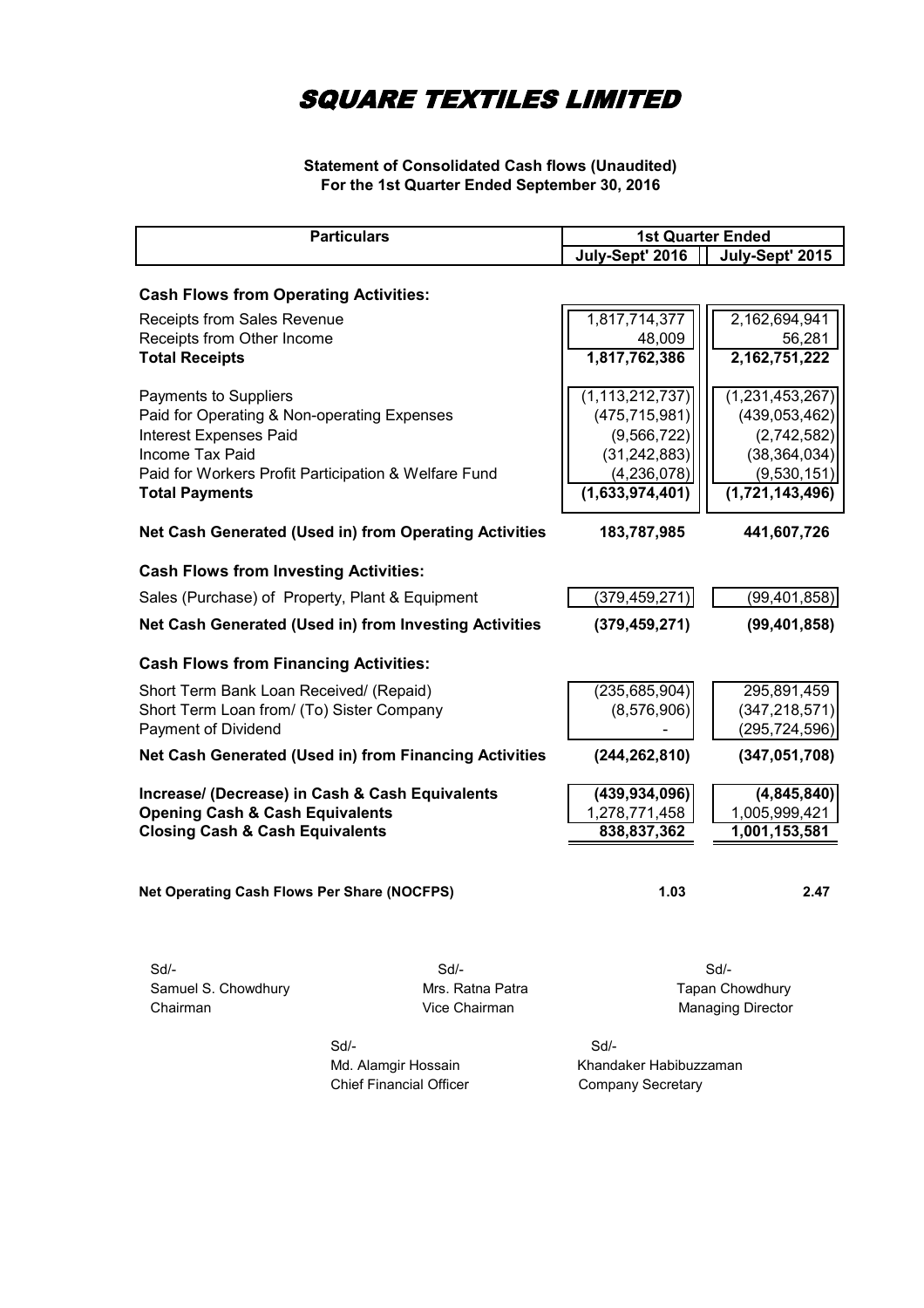#### **Statement of Financial Position (Unaudited) As at September 30, 2016**

|                                                     |                  | 30-09-2016    | 30-06-2016               |
|-----------------------------------------------------|------------------|---------------|--------------------------|
|                                                     |                  | <b>Taka</b>   | Taka                     |
| <b>ASSETS:</b>                                      |                  |               |                          |
| <b>Non-Current Assets</b>                           |                  | 3,488,198,768 | 3, 147, 296, 521         |
| Property, Plant & Equipment- Carrying Value         |                  | 2,903,864,889 | 2,562,962,642            |
| Investment - Long Term (At Cost)                    |                  | 160,783,760   | 160,783,760              |
| <b>Share Money Deposits</b>                         |                  | 423,550,119   | 423,550,119              |
| <b>Current Assets</b>                               |                  | 3,292,506,889 | 3,547,892,593            |
| Inventories                                         |                  | 1,242,107,683 | 1,181,000,058            |
| <b>Accounts Receivable</b>                          |                  | 1,177,489,961 | 1,213,702,218            |
| Advances, Deposits & Prepayments                    |                  | 401,781,099   | 399,240,261              |
| Short Term Loan                                     |                  | 60,452,628    | 104,042,349              |
| Cash & Cash Equivalents                             |                  | 410,675,518   | 649,907,707              |
|                                                     |                  |               |                          |
| <b>TOTAL ASSETS</b>                                 |                  | 6,780,705,657 | 6,695,189,114            |
| <b>SHAREHOLDERS' EQUITY &amp; LIABILITIES:</b>      |                  |               |                          |
| <b>Shareholders' Equity</b>                         |                  | 5,311,536,070 | 5,607,074,119            |
| <b>Share Capital</b>                                |                  | 1,789,133,790 | 1,626,485,270            |
| <b>Retained Earnings</b>                            |                  | 3,522,402,280 | 3,980,588,849            |
|                                                     |                  |               |                          |
| <b>Non-Current Liabilities</b>                      |                  |               |                          |
| Deferred Tax Liability                              |                  | 123, 163, 216 | 122,571,004              |
| <b>Current Liabilities &amp; Provisions</b>         |                  | 1,346,006,371 | 965,543,991              |
| Short Term Bank Loan (Secured)                      |                  | 545,698,409   | 599,135,811              |
| Creditors & Others Payable                          |                  | 52,256,955    | 49,999,072               |
| Liabilities for Other Finance                       |                  | 569,244,283   | 148,818,262              |
| Short Term Loan                                     |                  | 34,904,002    | 42,781,579               |
| Provision for Income Tax                            |                  | 143,902,722   | 124,809,267              |
| <b>TOTAL SHAREHOLDERS' EQUITY &amp; LIABILITIES</b> |                  | 6,780,705,657 | 6,695,189,114            |
|                                                     |                  |               |                          |
|                                                     |                  |               |                          |
| Net Asset Value Per Share (NAV)                     |                  | 29.69         | 31.34                    |
|                                                     |                  |               |                          |
| $Sd$ -                                              | $Sd$ -           |               | Sd/-                     |
| Samuel S. Chowdhury                                 | Mrs. Ratna Patra |               | Tapan Chowdhury          |
| Chairman                                            | Vice Chairman    |               | <b>Managing Director</b> |
|                                                     |                  |               |                          |
| Sd/-                                                |                  | Sd/-          |                          |

Chief Financial Officer Company Secretary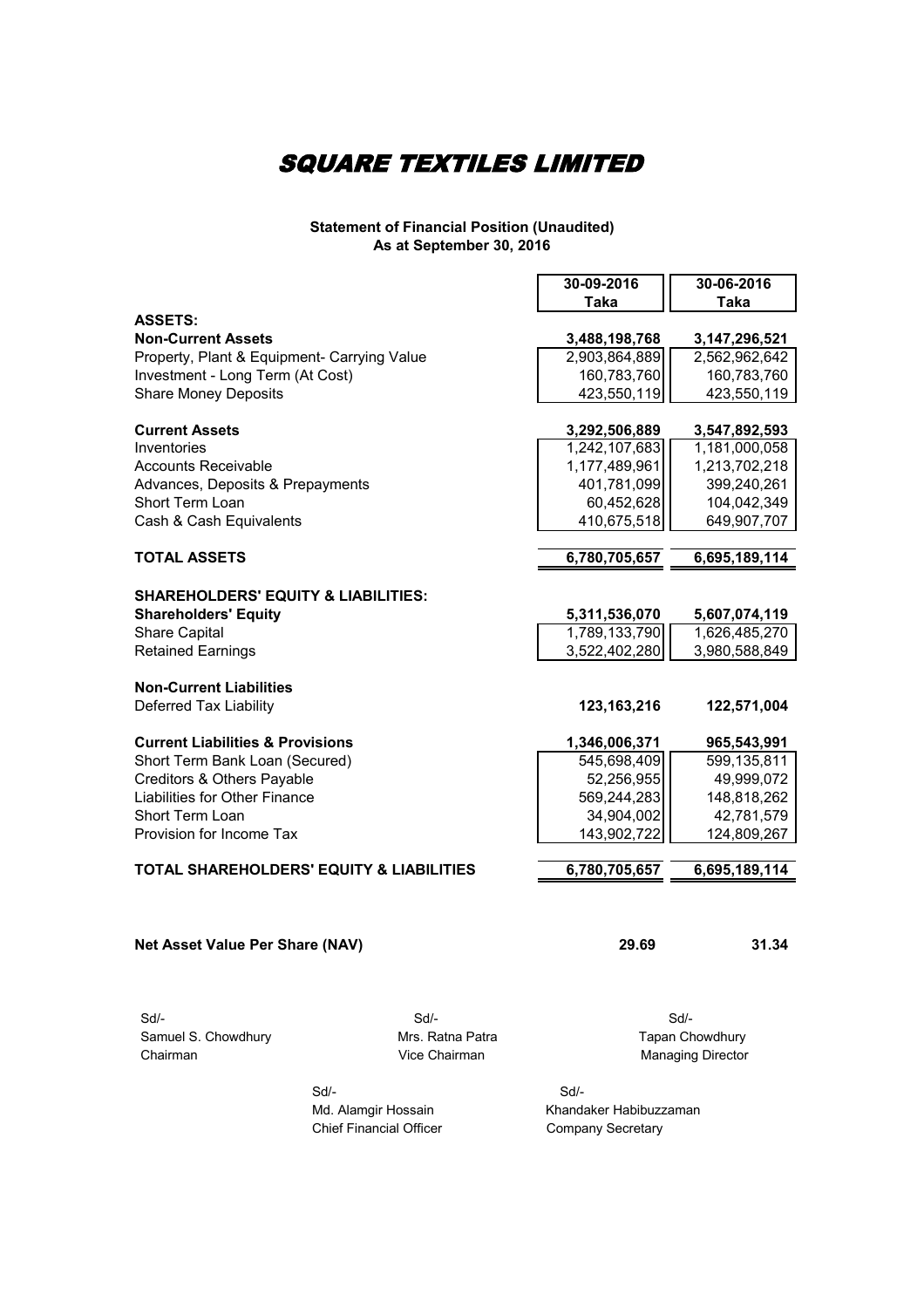#### **Statement of Comprehensive Income (Unaudited) For the 1st Quarter Ended September 30, 2016**

|                                        | <b>First Quarter Ended</b> |                          |  |
|----------------------------------------|----------------------------|--------------------------|--|
| <b>Particulars</b>                     | <b>July to September</b>   | <b>July to September</b> |  |
|                                        | 2016                       | 2015                     |  |
|                                        |                            |                          |  |
| Sales Revenue                          | 1,187,829,410              | 1,229,382,646            |  |
| Cost of Goods Sold                     | 1,005,839,057              | 1,030,172,967            |  |
| <b>Gross Profit</b>                    | 181,990,353                | 199,209,679              |  |
| <b>Operating Expenses</b>              | 43,348,908                 | 45,068,330               |  |
| <b>Finance Cost</b>                    | 2,037,306                  | 2,742,650                |  |
| <b>Profit from Operations</b>          | 136,604,139                | 151,398,699              |  |
| Other Income                           | 703,251                    | 3,476,135                |  |
| <b>Profit Before W.P.P.F &amp; W.F</b> | 137,307,390                | 154,874,834              |  |
| Allocation for W.P.P.F & W.F           | 6,538,447                  | 7,374,992                |  |
| <b>Profit Before Tax</b>               | 130,768,943                | 147,499,842              |  |
| Provision for Tax (Current)            | 19,093,455                 | 21,729,638               |  |
| Provision for Tax (Deferred)           | 592,212                    | 829,855                  |  |
| <b>Profit After Tax for The Period</b> | 111,083,276                | 124,940,349              |  |

(Transferred to the Statement of Changes in Equity)

**Earnings Per Share (EPS) 0.70 0.62** 

 Sd/- Sd/- Sd/- Samuel S. Chowdhury **Mrs. Ratna Patra Chowdhury Chairman** Tapan Chowdhury Chairman Managing Director

 Sd/- Sd/- Chief Financial Officer Company Secretary

Managing Director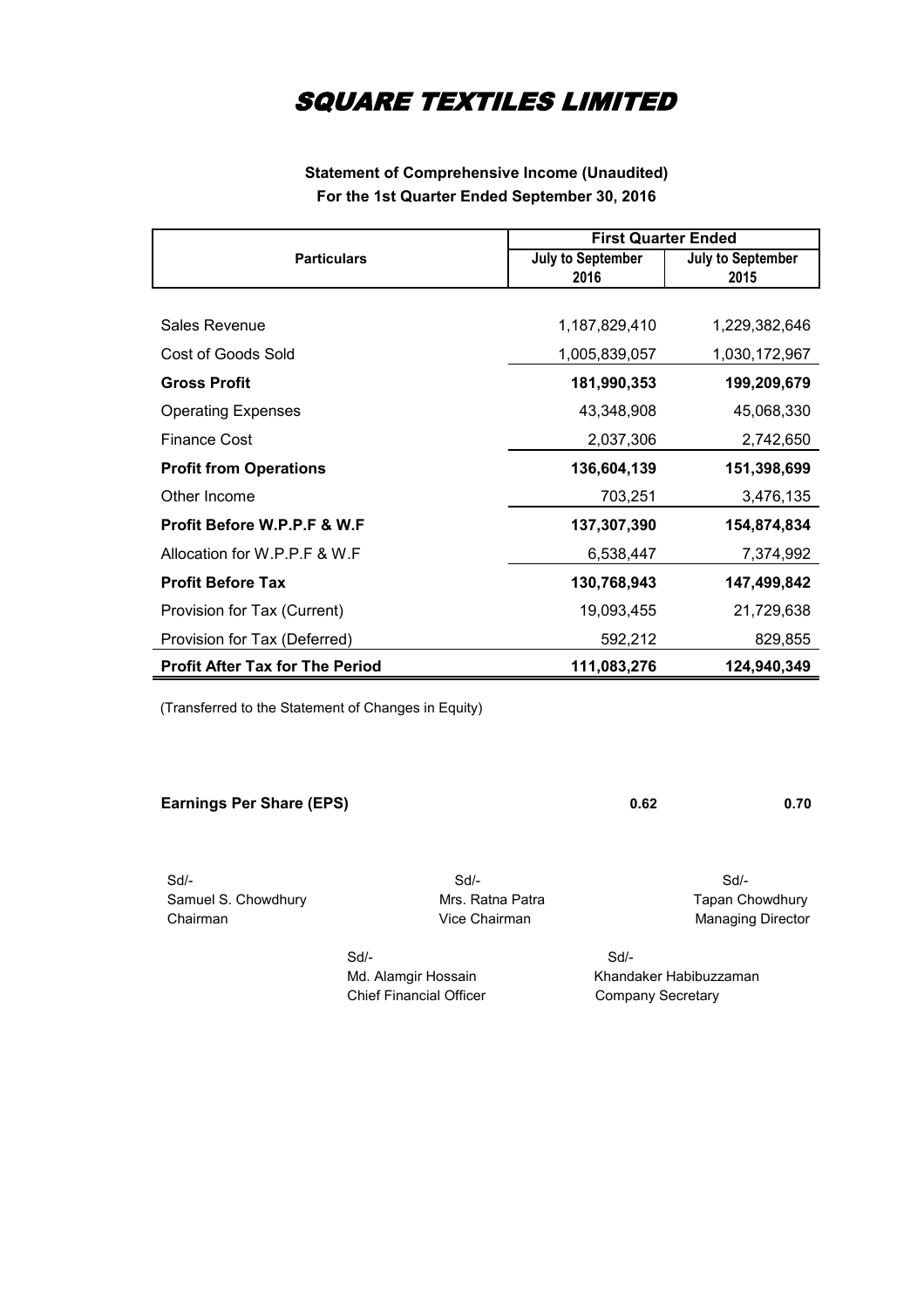#### **Statement of Changes in Equity (Unaudited) For the 1st Quarter Ended September 30, 2016**

| <b>Particulars</b>                                  | <b>Share Capital</b> | <b>Retained</b><br><b>Earnings</b> | Total         |
|-----------------------------------------------------|----------------------|------------------------------------|---------------|
| Balance as at June 30, 2016                         | 1,626,485,270        | 3,980,588,849                      | 5,607,074,119 |
| Net Profit for 1st Quarter Ended September 30, 2016 |                      | 111,083,276                        | 111,083,276   |
| Cash Dividend for 2015                              |                      | 406,621,325                        | 406,621,325   |
| Stock Dividend for 2015                             | 162,648,520 -        | 162,648,520                        |               |
| Balance as at September 30, 2016                    | 1,789,133,790        | 3,522,402,280                      | 5,311,536,070 |

#### **Statement of Changes in Equity (Unaudited) For the 1st Quarter Ended September 30, 2015**

| <b>Particulars</b>                                  | <b>Share Capital</b> | <b>Retained</b><br><b>Earnings</b> | Total         |
|-----------------------------------------------------|----------------------|------------------------------------|---------------|
| Balance as at June 30, 2015                         | 1,626,485,270        | 3,494,352,948                      | 5,120,838,218 |
| Net Profit for 1st Quarter Ended September 30, 2015 |                      | 124,940,349                        | 124,940,349   |
| <b>Cash Dividend</b>                                |                      |                                    |               |
| Stock Dividend                                      |                      |                                    |               |
| Balance as at September 30, 2015                    | 1,626,485,270        | 3,619,293,297                      | 5,245,778,567 |

 Sd/- Sd/- Sd/- Samuel S. Chowdhury **Mrs. Ratna Patra** Mrs. Ratna Patra Tapan Chowdhury Chairman Chairman Vice Chairman Managing Director

 Sd/- Sd/- Chief Financial Officer

Md. Alamgir Hossain Khandaker Habibuzzaman<br>Chief Financial Officer Company Secretary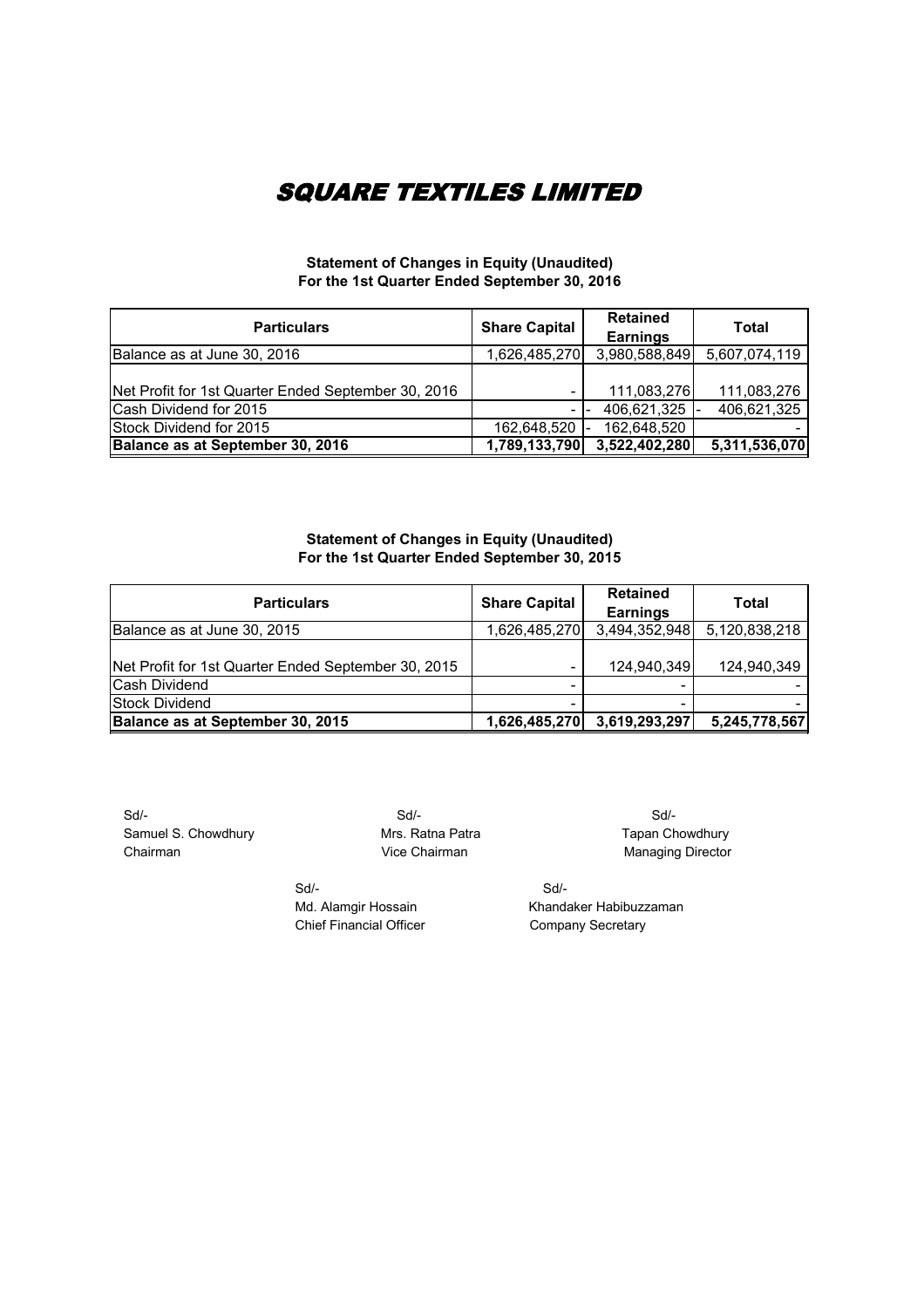### **Statement of Cash flows (Unaudited) For the 1st Quarter Ended September 30, 2016**

| <b>Particulars</b>                                     |                  | <b>1st Quarter Ended</b> |                          |
|--------------------------------------------------------|------------------|--------------------------|--------------------------|
|                                                        |                  | July-Sept' 2016          | July-Sept' 2015          |
|                                                        |                  |                          |                          |
| <b>Cash Flows from Operating Activities:</b>           |                  |                          |                          |
| <b>Receipts from Sales Revenue</b>                     |                  | 1,224,041,667            | 1,474,961,595            |
| Receipts from Other Income                             |                  | 48,009                   | 56,281                   |
| <b>Total Receipts</b>                                  |                  | 1,224,089,676            | 1,475,017,876            |
| Payments to Suppliers                                  |                  | (741, 647, 245)          | (807, 403, 846)          |
| Paid for Operating & Non-operating Expenses            |                  | (292, 355, 823)          | (307, 916, 135)          |
| <b>Interest Expenses Paid</b>                          |                  | (5, 255, 394)            | (2,215,691)              |
| Income Tax Paid                                        |                  | (28, 437, 568)           | (21,860,939)             |
| Paid for Workers Profit Participation & Welfare Fund   |                  | (2,872,988)              | (7, 271, 944)            |
| <b>Total Payments</b>                                  |                  | (1,070,569,018)          | (1, 146, 668, 555)       |
| Net Cash Generated (Used in) from Operating Activities |                  | 153,520,658              | 328,349,321              |
| <b>Cash Flows from Investing Activities:</b>           |                  |                          |                          |
| Sales (Purchase) of Property, Plant & Equipment        |                  | (374, 983, 502)          | (74, 396, 677)           |
| Net Cash Generated (Used in) from Investing Activities |                  | (374, 983, 502)          | (74, 396, 677)           |
| <b>Cash Flows from Financing Activities:</b>           |                  |                          |                          |
| Short Term Bank Loan Received/ (Repaid)                |                  | (53, 437, 402)           | 166,623,487              |
| Short Term Loan from/ (To) Sister Company              |                  | 35,668,057               | (239, 800, 667)          |
| Payment of Dividend                                    |                  |                          | (295, 724, 596)          |
| Net Cash Generated (Used in) from Financing Activities |                  | (17, 769, 345)           | (368, 901, 776)          |
| Increase/ (Decrease) in Cash & Cash Equivalents        |                  | (239, 232, 189)          | (114, 949, 132)          |
| <b>Opening Cash &amp; Cash Equivalents</b>             |                  | 649,907,707              | 519,155,096              |
| <b>Closing Cash &amp; Cash Equivalents</b>             |                  | 410,675,518              | 404,205,964              |
| <b>Net Operating Cash Flows Per Share (NOCFPS)</b>     |                  | 0.86                     | 1.84                     |
| Sd/-                                                   | $Sd$ -           |                          | $Sd$ -                   |
| Samuel S. Chowdhury                                    | Mrs. Ratna Patra |                          | Tapan Chowdhury          |
| Chairman                                               | Vice Chairman    |                          | <b>Managing Director</b> |
|                                                        |                  |                          |                          |

 Sd/- Sd/- Chief Financial Officer

Md. Alamgir Hossain Khandaker Habibuzzaman<br>Chief Financial Officer Company Secretary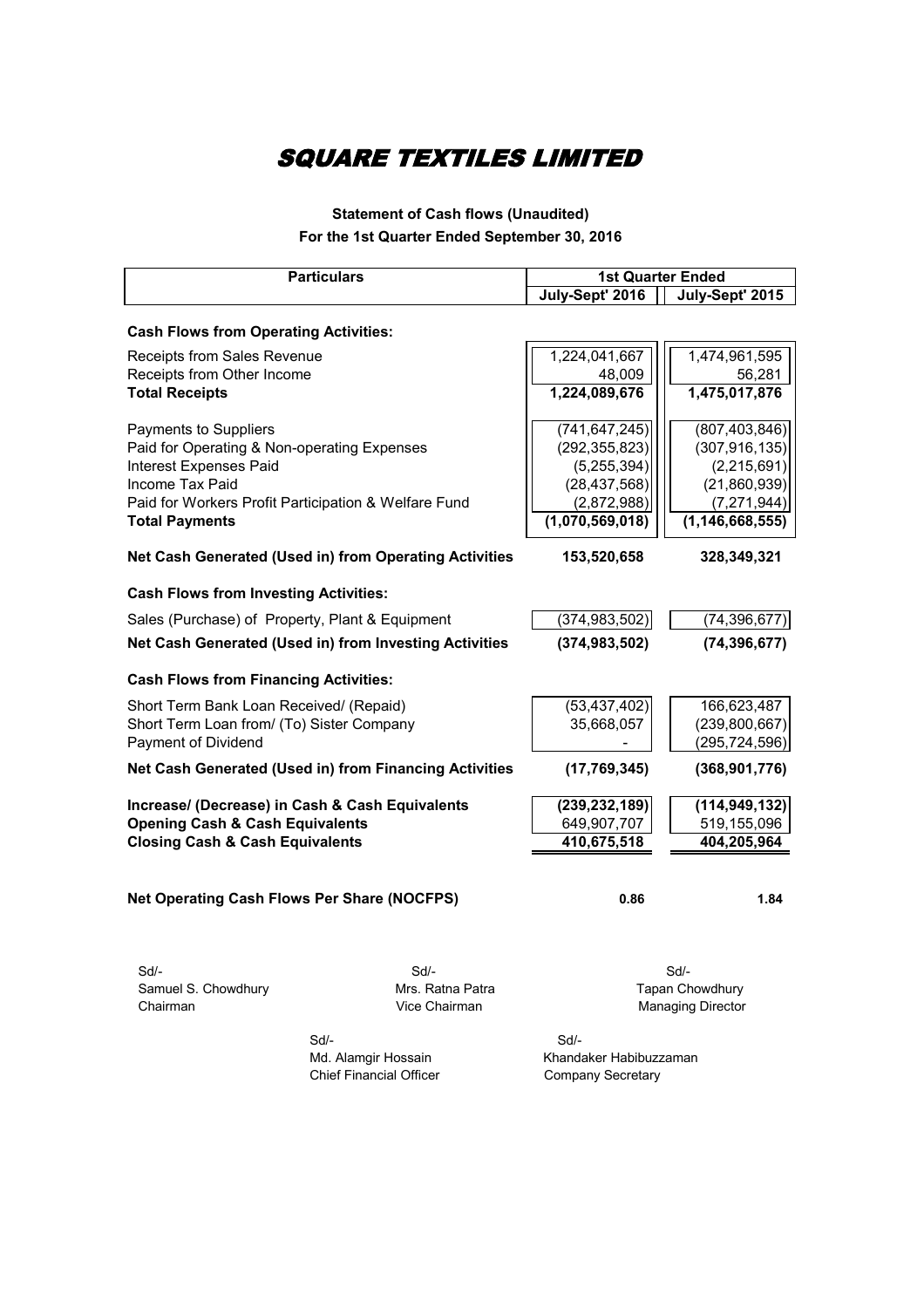

and its subsidiaries

#### **Notes to the Interim Financial Statements For the First Quarter ended September 30, 2016**

#### **Basis of preparation of the Interim Financial Statements:**

These Financial Statements (They) are the unaudited interim financial statements (hereafter "The Interim Financial Statements") of Square Textiles Limited, Square Yarns limited and Square Texcom Limited, Companies incorporated in Bangladesh under Companies Act 1913 & 1994, for the first quarter ended September 30, 2016 (hereafter "The Interim Period'). They are prepared in accordance with the International Accounting Standard (BAS 34) "Interim Financial Reporting". These financial statements should read in conjunction with the Annual Financial Statements as on June 30, 2016, as they provide an update of previously reported information.

The accounting policies and presentation used are consistent with those used in the Annual Financial Statements, except where noted below. Where necessary, the comparatives have been reclassified or extended from the previously reported Interim Financial Statements to take into account any presentational changes made in the Annual Financial Statements or in these Interim Financial Statements.

The preparation of the financial statements requires management to make estimates and assumptions that affect the reported amounts of revenue, expenses, assets, liabilities and disclosure of contingent liabilities at the date of the Interim Financial Statements. If in the future such estimates and assumptions, which are based on management's best judgment at the date of the interim financial statements, deviate from the actual circumstances, the original estimates and assumptions will be modified as appropriate in the period in which the circumstances change.

During the period, the company made investments in the form of fixed assets are as follows: -

| $\triangleright$ Land              | Tk. 01.58 crore |
|------------------------------------|-----------------|
| $\triangleright$ Work In Progress  | Tk. 30.15 crore |
| $\triangleright$ Plant & Machinery | Tk. 01.35 crore |
| $\triangleright$ Motor Vehicles    | Tk. 00.51 crore |
| $\triangleright$ Others            | Tk. 01.36 crore |

The company operates in industries where significant seasonal or cyclical variations in total sales are not experienced during the reporting period.

Income tax expense is recognized based upon the best estimate of the weighted average income tax rate expected for the reporting period.

Dividend payment for the 18 months period ended June 30, 2016 is in process @ 25% cash of par value of Share and 10% stock (10 shares for every 100 shares) that approved by the shareholders in AGM held on September 08, 2016.